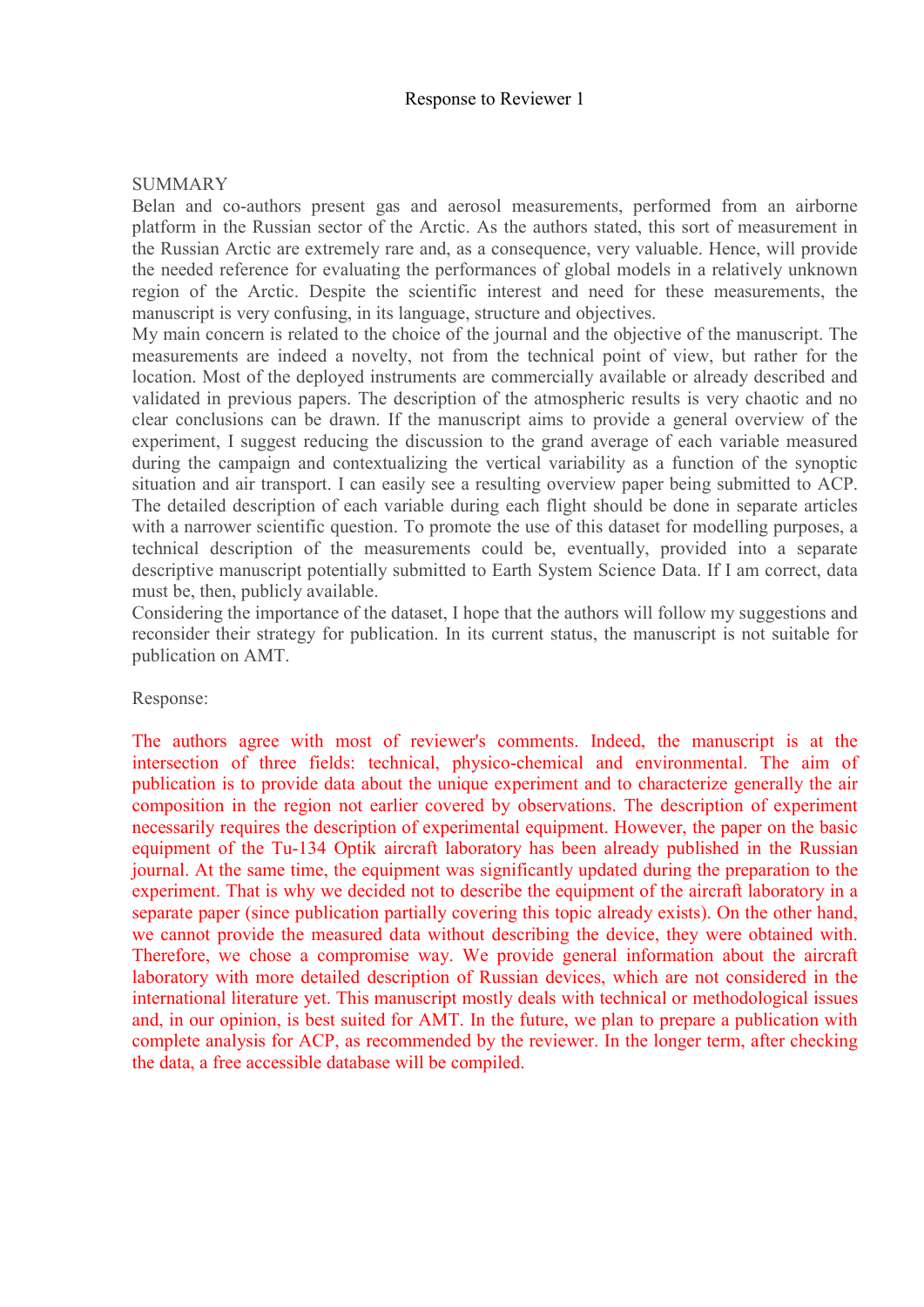## SPECIFIC COMMENTS

L45-50: The paper is already long enough. This part is very generic and not needed.

Response: Removed.

L51-55: "Spontaneous question", remove all the references, there are more words in the reference list than in the actual statement. Not of smooth reading.

Response: References are partially removed.

L55-61: This part is unintelligible. Rephrase

Response: The text is rephrased and shortened.

L62-64: I would always suggest avoiding the use of a long list of references. Like it is, this sort of listing does not help the reader to identify a specific citation with a specific result, becoming, as a consequence, not useful. Provide one to three reference for each statement or scientific information, not more. This issue recurs along the entire manuscript.

Response: The number of references here and hereafter in the text is reduced.

L72-79: It is written "there are no systematic observations of the vertical distribution of gas and aerosol components of the atmosphere." In the following lines the vertical measurements of gas and aerosol are described. The writing is not coherent.

Response: The paragraph is removed.

L88: replace "appeared" with "established".

Response: Replaced

L118-122: insert bullet points

Response: The recommendation is unclear.

T1: adjust legend. Range in ppm?

Response: The ranges and uncertainties are given in Table 1 in ppm.

L181: black carbon not in capital letters

Response: Corrected

L182: I think you should use the equivalent black carbon (eBC) following Petzold et al. 2013.

Response: Agree. The correction has been made: black carbon -> equivalent black carbon, BC -> eBC,  $M_{BC}$  ->  $M_{eBC}$ 

L183: what is "IAO SB RAS"?

Ответ: V.E. Zuev Institute of Atmospheric Optics. Added to the text.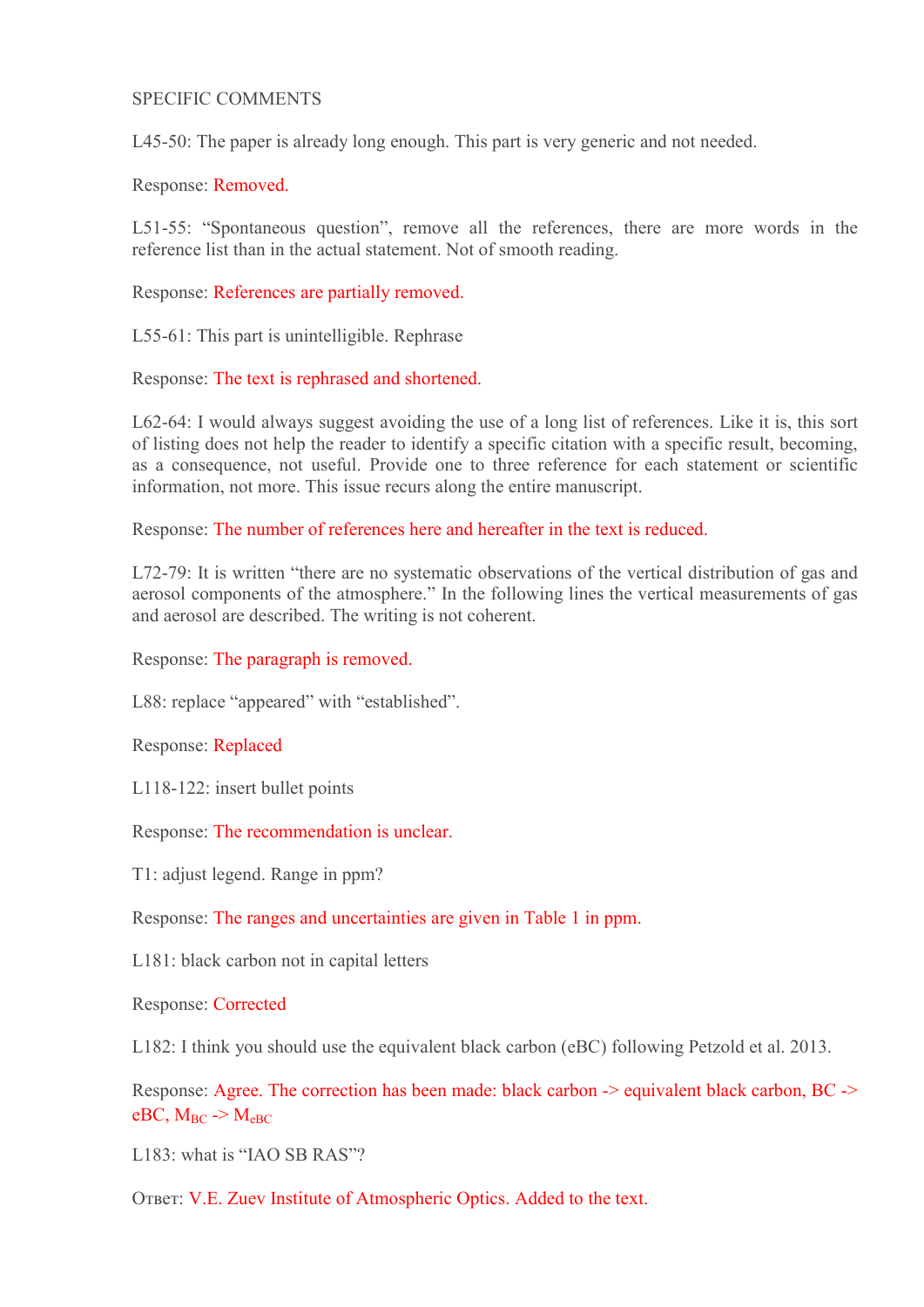F4 is not needed, and difficult to interpret

Response: Fig. 4 is removed

L181-213: usually filter based transmission photometers calculate eBC mass from absorption or attenuation coefficient using the mass transmission or absorption cross section. Besides the fact that the authors do not specify which MAC or MTC values they use, they also state "The number concentration of BC particles in the air is calculated by the software". I am curious to know how the number concentration was calculated.

Response: Corrected. The way of calculating is provided.

L215-221: are scattering coefficient corrected for truncation error?

Response: No, the scattering coefficients are not corrected. The nephelometer recorded the values of the angular aerosol scattering starting from the level of molecular scattering about  $0.001 \text{ km}^{-1} \text{ sr}^{-1}$ .

L228: "This method is traditional and has been described many times in the literature". Provide reference.

Response: The reference is provided: Peregud E.A. , Gorelik D.O. Instrumental methods of air pollution control. Leningrad: Chemistry, 1981. 384 p.

F5 not needed, hard to read. See comment on Figure 4

Response: Figure 5 is removed.

F7 not needed. Does not provide useful information for scientific scope.

Response: Figure 7 is removed.

S2.4-2.5: These two sections could be merged. S2.5 does not provide enough information on the specific sensors, while I genuinely do not understand the description of CompaNav-5.2 in S2.4.

Response: This suggestion is not logical. Section 2.4 describes the spectroradiometer, while Section 2.5 describes the navigation system. The purposes and operating principles of these devices are completely different.

S3.1: irrelevant to the understanding of the manuscript. A short statement on planning change could be introduced in a different section, but it does not need a dedicated chapter.

Response: Section 3.1 is removed.

L355: typically

Response: Corrected

L357: "The minimum height was 200 m above the sea and 500 m above land." Repetition.

Response: Removed.